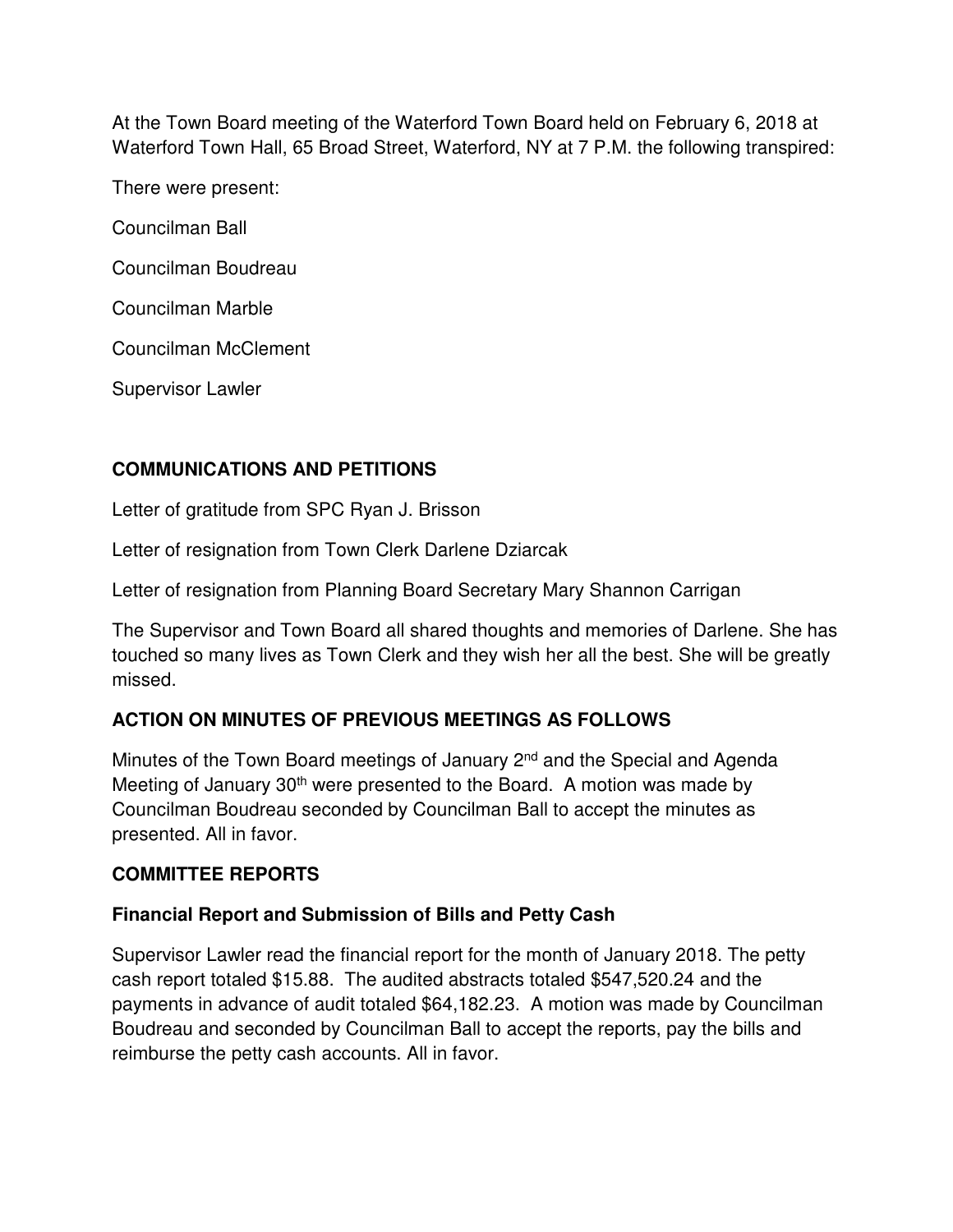# **Committee on Seniors, Highways, Wastewater Treatment, Water Authority, and Cemetery.**

Councilman Boudreau gave the Highway Department report for the month of January 2018. The Highway crew has filled potholes and repaired three storm drains. He announced the Highway Department is still picking up Christmas Trees Monday thru Friday. Please follow the no parking signs for snow emergencies and watch your distance with the snow plows as they plow the roads for the safety of all. Also, please remember not to put your garbage cans and recycling can in the road, but put them at the end of your driveways. The Town of Waterford has declared a Snow Emergency for all town roads effective Wednesday February 7, 2018 at 7am until further notice. All town residents are asked to park in their driveways and follow all posted alternate parking signs. Those who are non compliant will be ticketed and towed at the owners expense. Call the Highway Department at 518-235-3413 with questions. The Councilman then reported on the Wastewater Treatment Plant for the month of January as reported by Craig Falcone. They continued maintenance of outside grounds, equipment and vehicles and continued new hire in-house training. Water consumption for the month of January totaled 29,860,000 gallons. The Water Department is continuing to install new remote read meters. There have been water main breaks due to the extreme cold. If anyone in the public thinks they see a water leak they should report that leak to the Waterworks or to the Waterford Police after hours. Councilman Boudreau then read then the Waterford Senior Van report for the month of January as reported by Neil Quantock, Van driver with an average daily mileage of 96 miles. The Councilman then read the Senior Center report as submitted by Director Mike Mahoney. Councilman Boudreau discussed the Saratoga County Office of the Aging meals program. Seniors are able to eat –in at the Senior Center or sign up for home delivery Contact 518-884-4100 for more information.

# **Committee on Public Safety, Emergency Services**

Councilman Ball read the Police activity report for the month of February 2018. He attended the Waterford Halfmoon Fire Dept Installation Dinner last Saturday and thanked the department for their service. He spoke of the ongoing opioid crisis and a collaboration between the Police Department and Rescue Squad to develop an educational training on Narcan. More details to follow. The Waterford Police department is an accredited department and is in the process of being recertified. There was a site review today and the review was very successful. This accreditation is a great honor and he wants to congratulate the Police Department. As Waterford frequently experiences seasonal flooding in repeated areas the Town is working to establish a disaster plan. As plans are reviewed the public will be updated.

# **Committee on Veterans, Grants and Funding, Buildings, and Special Projects**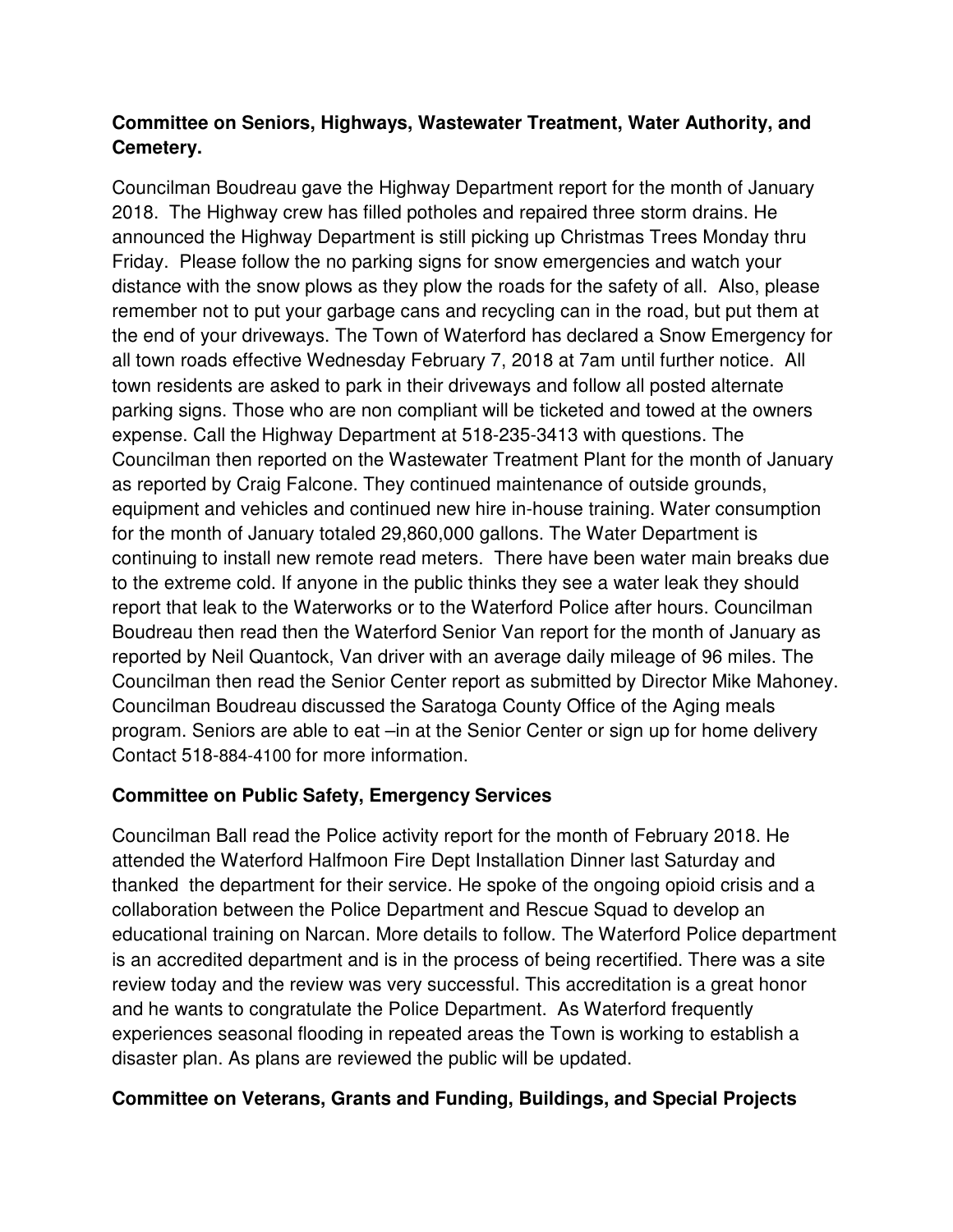# **Buildings**

Last month the Board voted to authorize the Supervisor to sign a contract with Olsen Associates for a Capital Plan for Town Hall. The contract has been finalized and the project is slated to begin this month.

## **Veterans**

Peer Connections is holding a Print Making class on February 24th from 9-3, it is free for Veterans. Lunch is included, call 518-884-4119

In 2010, **the Saratoga County Veterans Trust Fund** was established to accept donations and make disbursements to Saratoga County Veterans and Veteran's organizations in need of assistance. The Fund provides grants to Saratoga County Veterans or their families for training, education, health care, housing assistance and essential services and for the benefit of groups, organizations, programs, and projects dedicated to the welfare and support of the Saratoga County Veterans. Donations to the Fund are tax deductible, and all funds stay local. Contact Saratoga County Veterans Service Agency at 518-884-4115.

# **Committee on Youth, Playgrounds, Pool, Festivals, Liaison to Village, Museum, Library and WHCS**

We are currently accepting applications for pool director and lifeguards. Applications will be accepted in the supervisor's office.

Library:

During the month of February, \$1 of every "Cause" reusable shopping tote sold by Hannaford in Lansingburgh will be donated to the Friends of the Library. The Friends meet on the 3<sup>rd</sup> Saturday of each month at Van Schoonhoven Square to discuss and plan Friends projects. All are welcome and meetings begin around 10:30.

The Federal Tax forms should start to arrive this week. No word yet on the State Tax forms.

Geneology Look up day will be Sunday Feb 25<sup>th</sup> from 12:30-3:30. Sign up for 30 min time slots and bring as much family info as possible. Call the Library for any additional info. 518-237-0891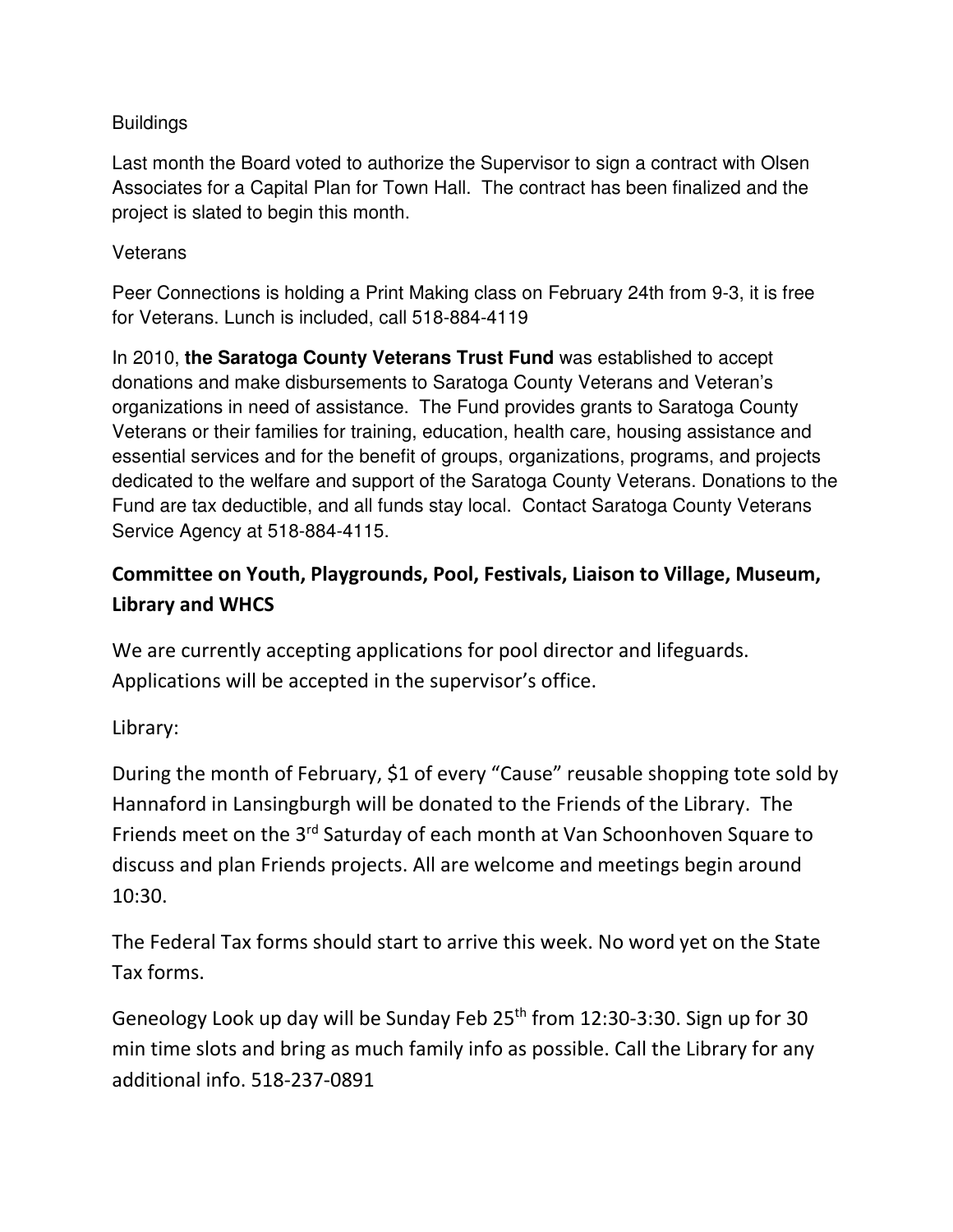## **School**

The Brain show will be held this Friday Feb 9 during school hours.

Also on 2/9 there will be a skate night for the school at Guptills.

Kindergarten Reg is Feb 15<sup>th</sup> and there will also be a school board mtg that night. Assemblyman John McDonald will be attending. Finance meeting at 6 pm.

Coming the end of the month: Star Lab for  $6<sup>th</sup>$  graders.

News from the Village:

Canal Fest will be Sat May 9<sup>th</sup>. It is being organized by the Southern Saratoga Cty Chamber of Commerce.

Upcoming museum events:

Lecture at the VanSchaick Island Country Club on Feb 13<sup>th</sup> at 7 pm will be the Battle of Saratoga presented by Saratoga National Park Rangers.

March 13<sup>th</sup> at 7 pm will be Harry Howard: New york's most famous firefighter by FASNY Museum of Firefighting's Christine Lillpop.

The museum is open for the winter. Dana's Hatchett's art display of sketches of Waterford from the early 20<sup>th</sup> century will be featured until April 13<sup>th</sup> every Wed thru Friday 10-3 admission is included with our fees to the museum. \$6 adults, \$5 children.

The museum is in need of additional board members and committee members. The museum board is an active group and has several committees that need extra hands.;

The collections committee works to decide on new acquisitions to the museum's collections. There is a building and grounds committee, programs committee, Finance and audit committee and special events committee which plans the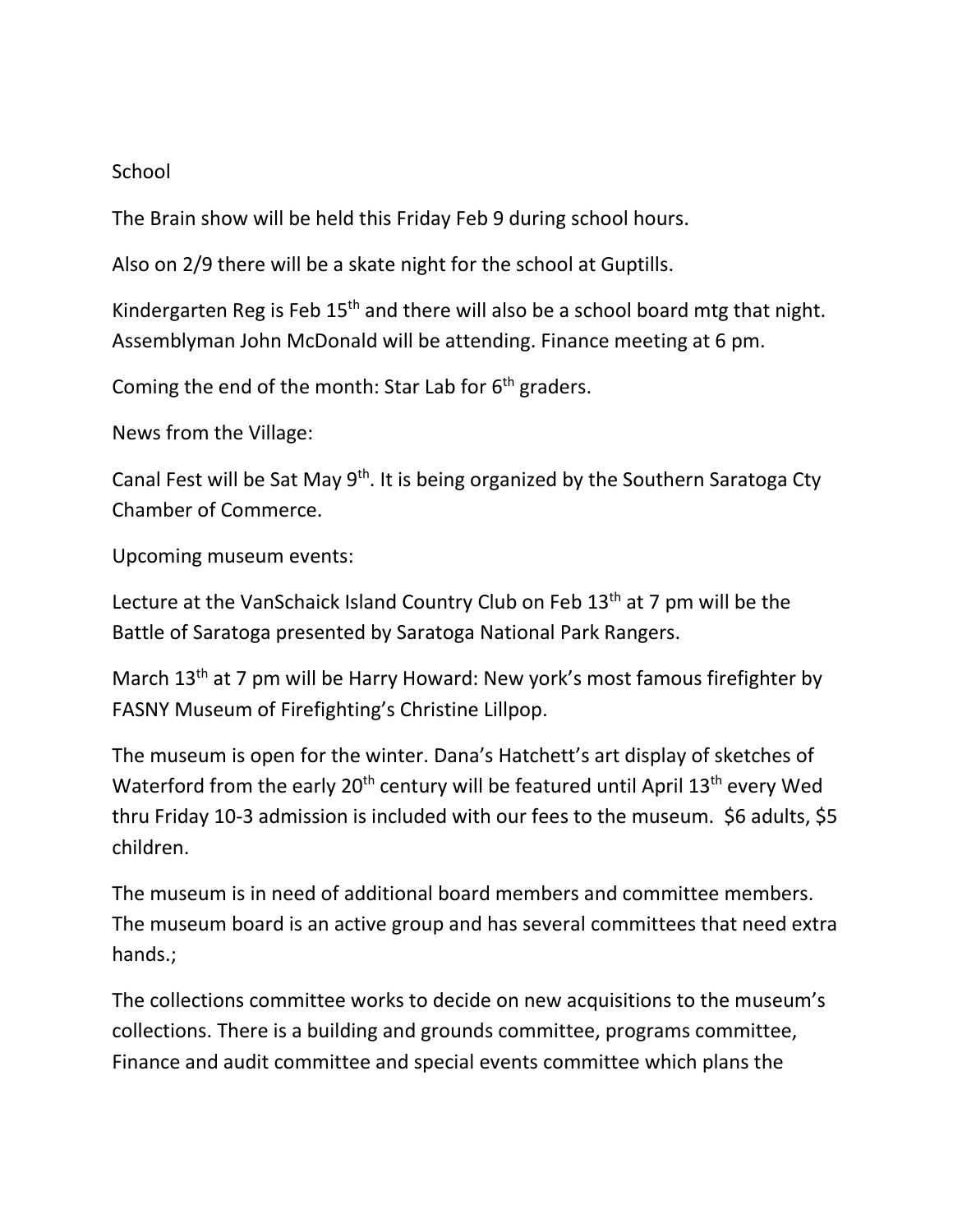pancake breakfast. As always we encourage people to volunteer, either thru these committees or by helping as a docent during the week and on the weekends,

The canalways educational program is scheduled for the week of May 14th- May  $18<sup>th</sup>$ .

# RESOLUTION # 3

Resolved, that Mary Shannon Carrigan be and she is hereby appointed Town Clerk effective February 10<sup>th</sup>, 2018 and that she be also appointed Registrar of Vital Statistics to be paid a salary of \$50,000.00 to be paid in weekly installments by the Supervisor without the necessity of pre audit by the Town Board.

Offered by Councilman Ball Seconded by Councilman Boudreau Councilman Ball yes Councilman Boudreau yes Councilman Marble yes Councilman McClement yes Supervisor Lawler yes

# RESOLUTION # 4

RESOLVED, that the property located at 35 Middletown Road be reclassified from a three family to a two family as all necessary paperwork has been submitted to the Town Clerk by the Building Inspector.

Offered by Supervisor Lawler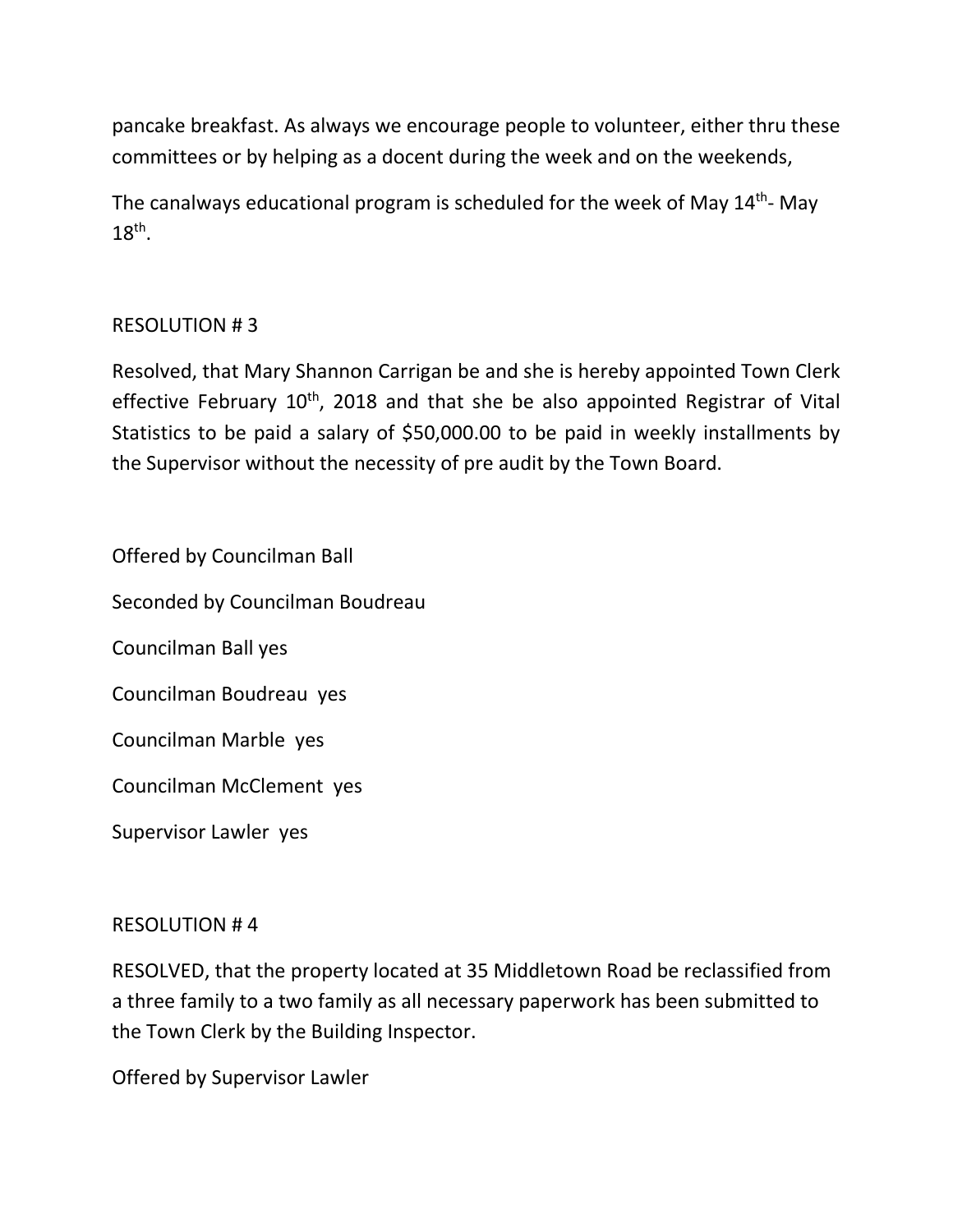Seconded by Councilman Marble

Councilman Ball yes

Councilman Boudreau yes

Councilman Marble yes

Councilman McClement yes

Supervisor Lawler yes

RESOLUTION # 5

RESOLVED, that June Mastan be and she is hereby reappointed to a term of five years ending 9/30/2022 as a member of the Board of Assessment Review.

Offered by Councilman Marble

Seconded by Councilman Boudreau

Councilman Ball yes

Councilman Boudreau yes

Councilman Marble yes

Councilman McClement yes

Supervisor Lawler yes

RESOLUTION # 6

**WHEREAS,** the Town has been informed that it has been awarded a grant in the amount of \$793,000 to be distributed by the New York State Environmental Facilities Corporation ("NYSEFC"), and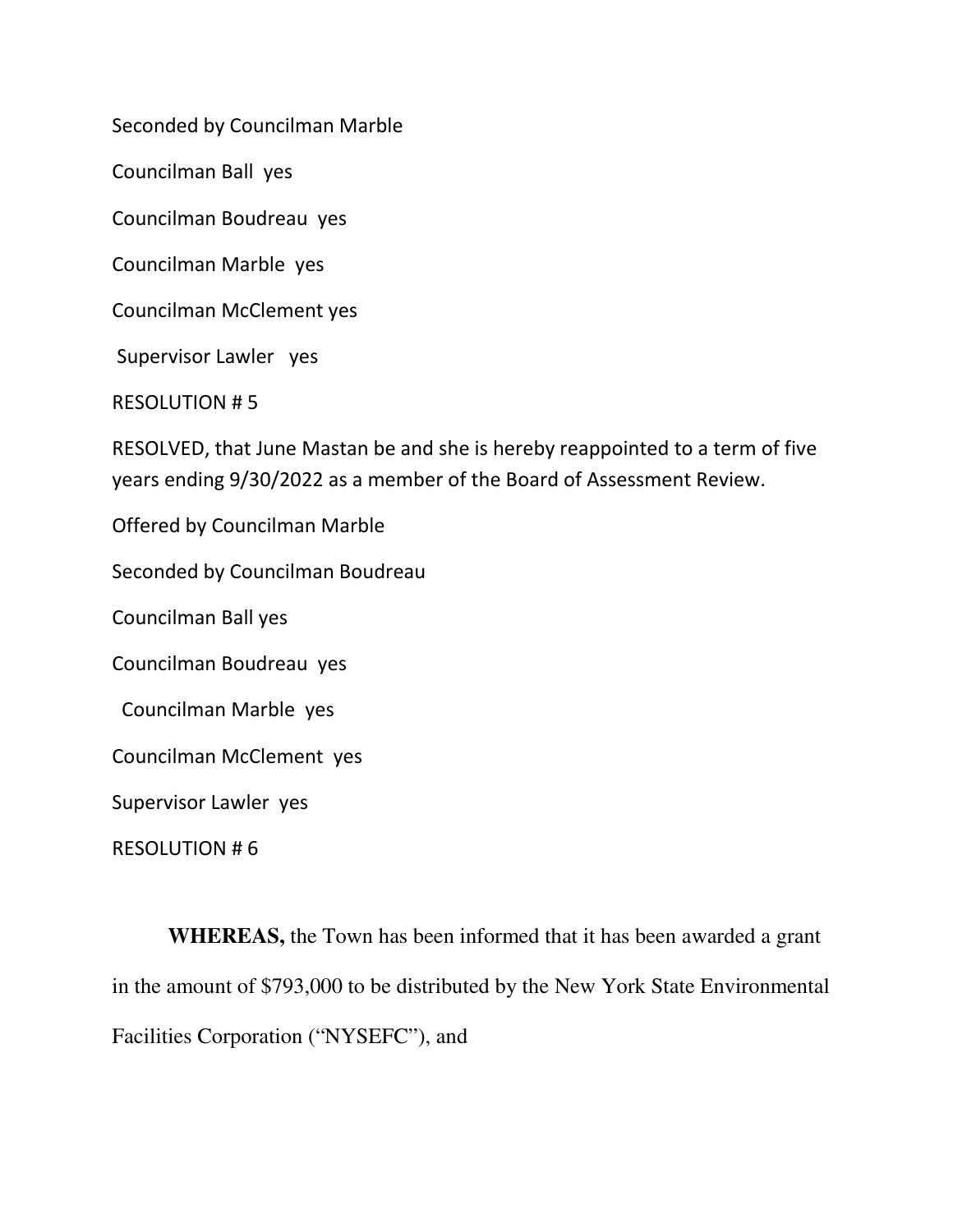**WHEREAS,** the Water Commissioners of the Town of Waterford are proceeding with the construction of water infrastructure to interconnect the Town water system with the City of Cohoes, and

 **WHEREAS,** the Town's share of the project costs is estimated at \$539,000, and

 **WHEREAS,** the Water Commissioners of the Town of Waterford will be reimbursing these costs to the Town.

 **NOW THEREFORE BE IT RESOLVED,** the Town of Waterford hereby authorizes to commit its share of the project costs toward the completion of the construction of water infrastructure to interconnect the Town water system with the City of Cohoes, which shall be reimbursed to the Town by the Water Commissioners of the Town of Waterford. Offered by Councilman Boudreau Seconded by Councilman McClement

Councilman Ball yes

Councilman Boudreau yes

Councilman Marble yes

Councilman McClement yes

Supervisor Lawler yes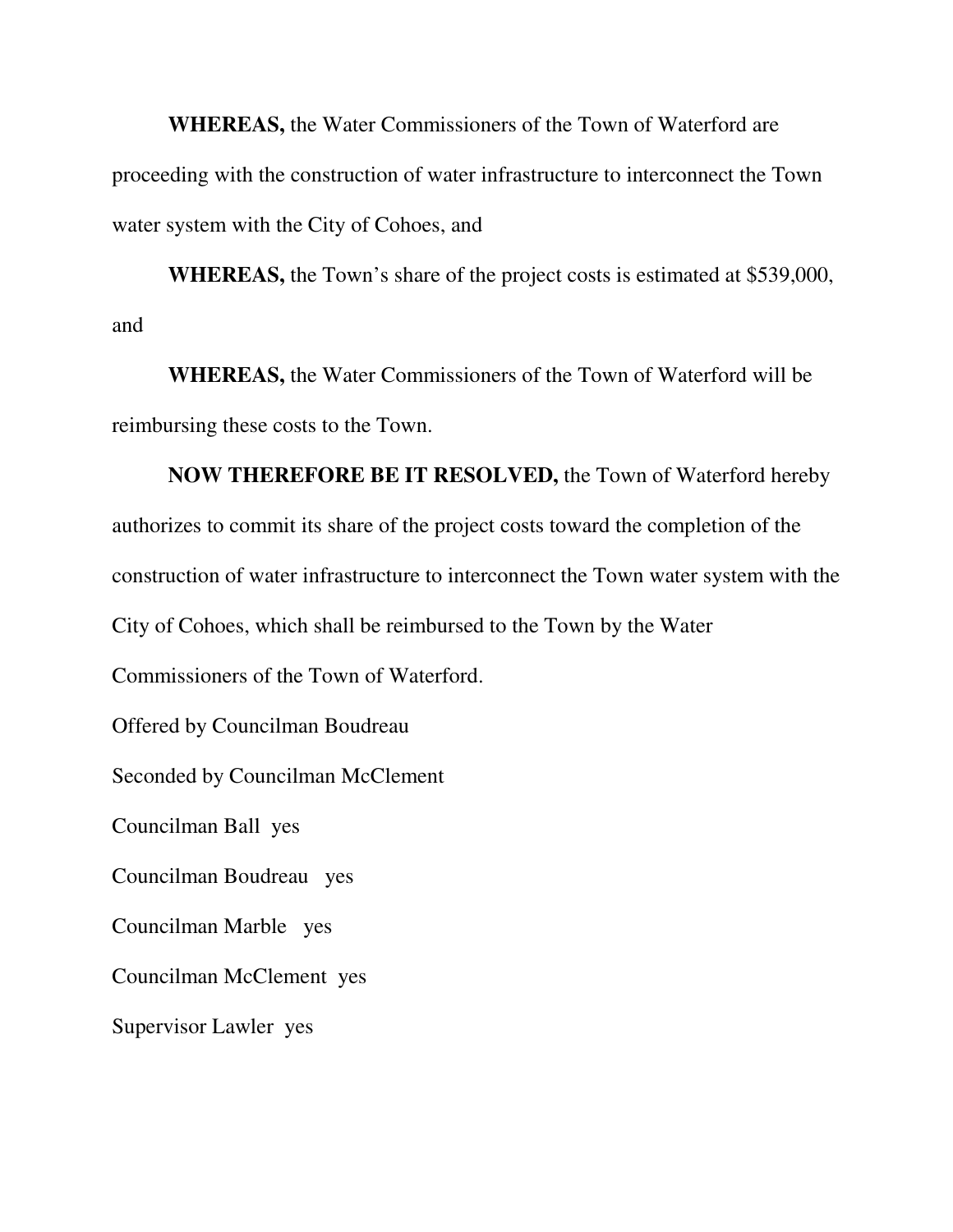## RESOLUTION # 7

RESOLVED, that the Town Board of the Town of Waterford hereby establishes the standard workday for the position of "Administrative Aide to the Public Safety Commissioner" in the Town of Waterford as 8 hours per day for the purposes of determining days worked reportable to the New York State and Local Employees' Retirement System.

Offered by Councilman Ball

Seconded by Councilman Marble

Councilman Ball yes

Councilman Boudreau yes

Councilman Marble yes

Councilman McClement yes

Supervisor Lawler yes

## RESOLUTION # 8

RESOLVED, that the Supervisor be and he is hereby authorized to sign a boat rental and service agreement with Pan Am dragon boat not to exceed \$12,000.00.

Offered by Councilman McClement

Seconded by Councilman Marble

Councilman Ball yes

Councilman Boudreau yes

Councilman Marble yes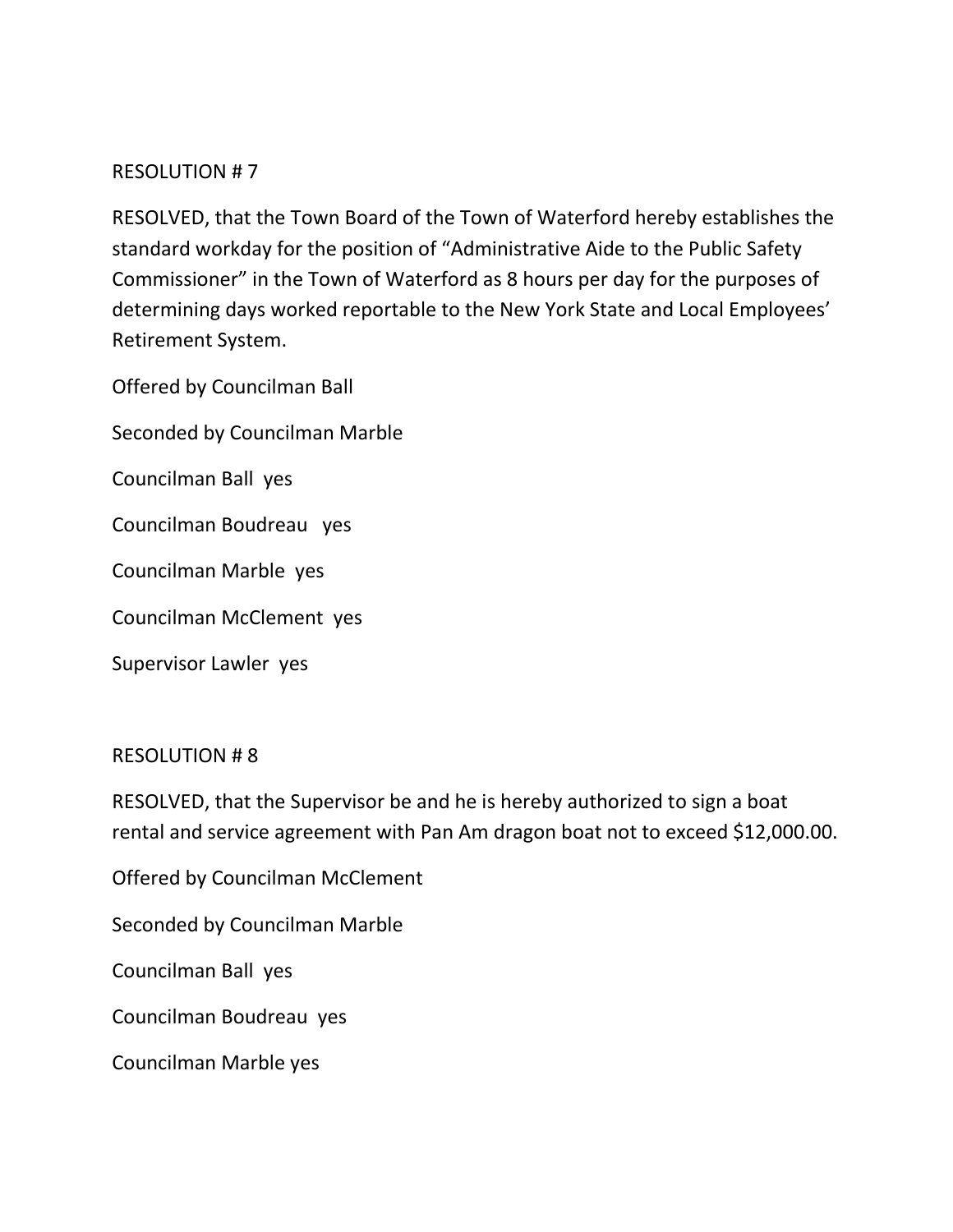Councilman McClement yes

Supervisor Lawler yes

## RESOLUTION #9

RESOLVED, that the Supervisor be and he is hereby authorized to sign an agreement with the Saratoga County Office for the Aging in an amount of \$1,168.00 for the yearly nutrition agreement.

Offered by Councilman Boudreau

Seconded by Councilman McClement

Councilman Ball yes

Councilman Boudreau yes

Councilman Marble yes

Councilman McClement yes

Supervisor Lawler yes

## RESOLUTION # 10

RESOLVED, that the Supervisor be and he is hereby authorized to sign an agreement with Delaware Engineering for Landfill monitoring at a cost of \$12,750.00.

Offered by Councilman Ball

Seconded by Councilman McClement

Councilman Ball yes

Councilman Boudreau yes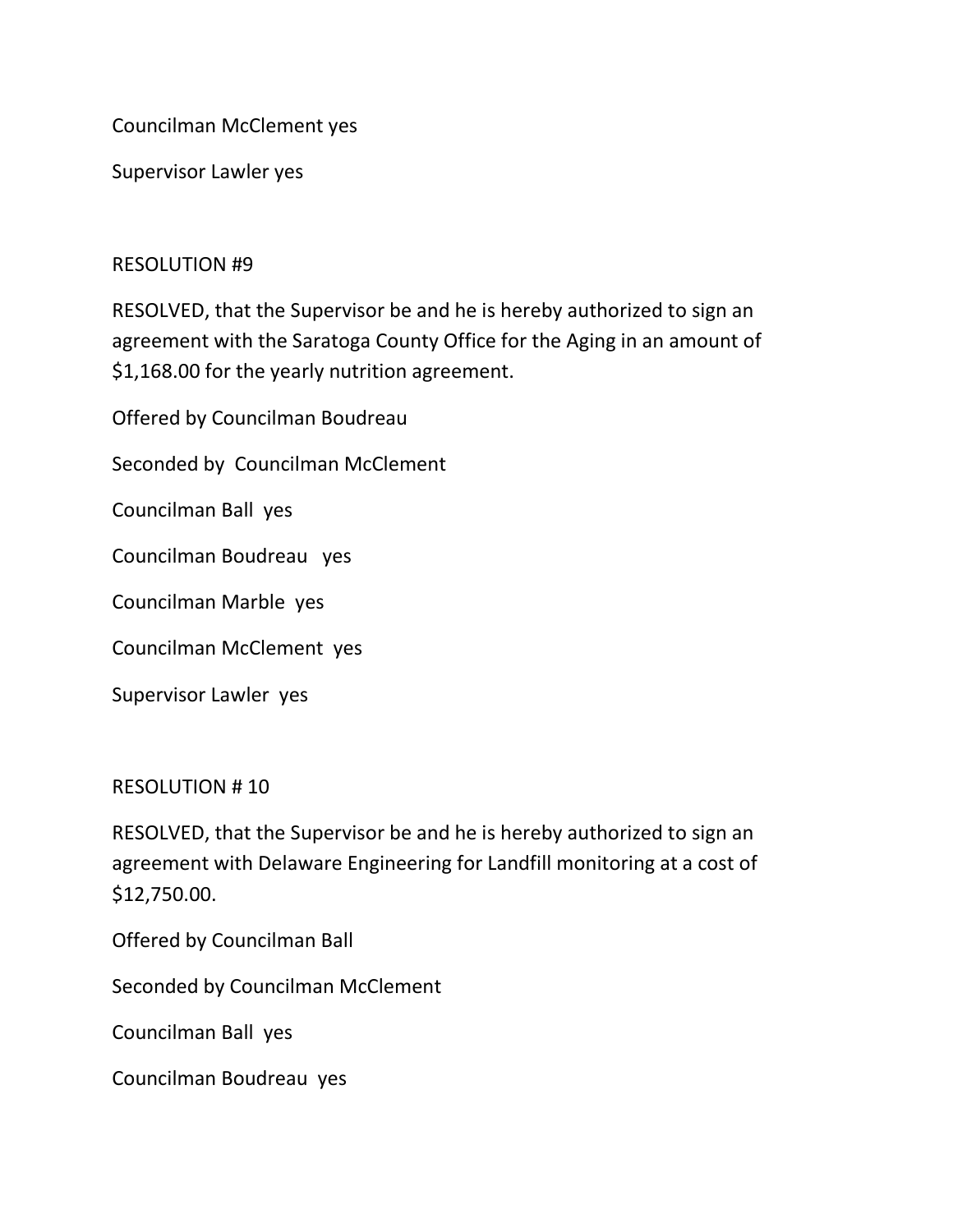Councilman Marble yes

Councilman McClement yes

Supervisor Lawler yes

## RESOLUTION # 11

**BOND RESOLUTION OF THE TOWN BOARD OF THE TOWN OF WATERFORD, SARATOGA COUNTY, NEW YORK (THE "TOWN"), AUTHORIZING THE ISSUANCE OF UP TO \$33,000 IN SERIAL BONDS OF THE TOWN TO FINANCE THE COST OF THE PURCHASE OF A REPLACEMENT POLICE VEHICLE** 

WHEREAS, the Town Board of the Town of Waterford (the "Town Board") is considering the purchase of one replacement police vehicle (the "Project"); and

WHEREAS, the Town Board now wishes to appropriate funds for the Project and to authorize the issuance of the Town's serial bonds or bond anticipation notes to finance said appropriation.

THE TOWN BOARD OF THE TOWN OF WATERFORD, SARATOGA COUNTY, NEW YORK (the "Town") HEREBY RESOLVES (by the affirmative vote of not less than two-thirds of all the members of such body), AS FOLLOWS:

SECTION 1. The Town is hereby authorized to issue \$33,000 principal amount of serial bonds (including, without limitation, statutory installment bonds) pursuant to the provisions of the Local Finance Law, constituting Chapter 33-a of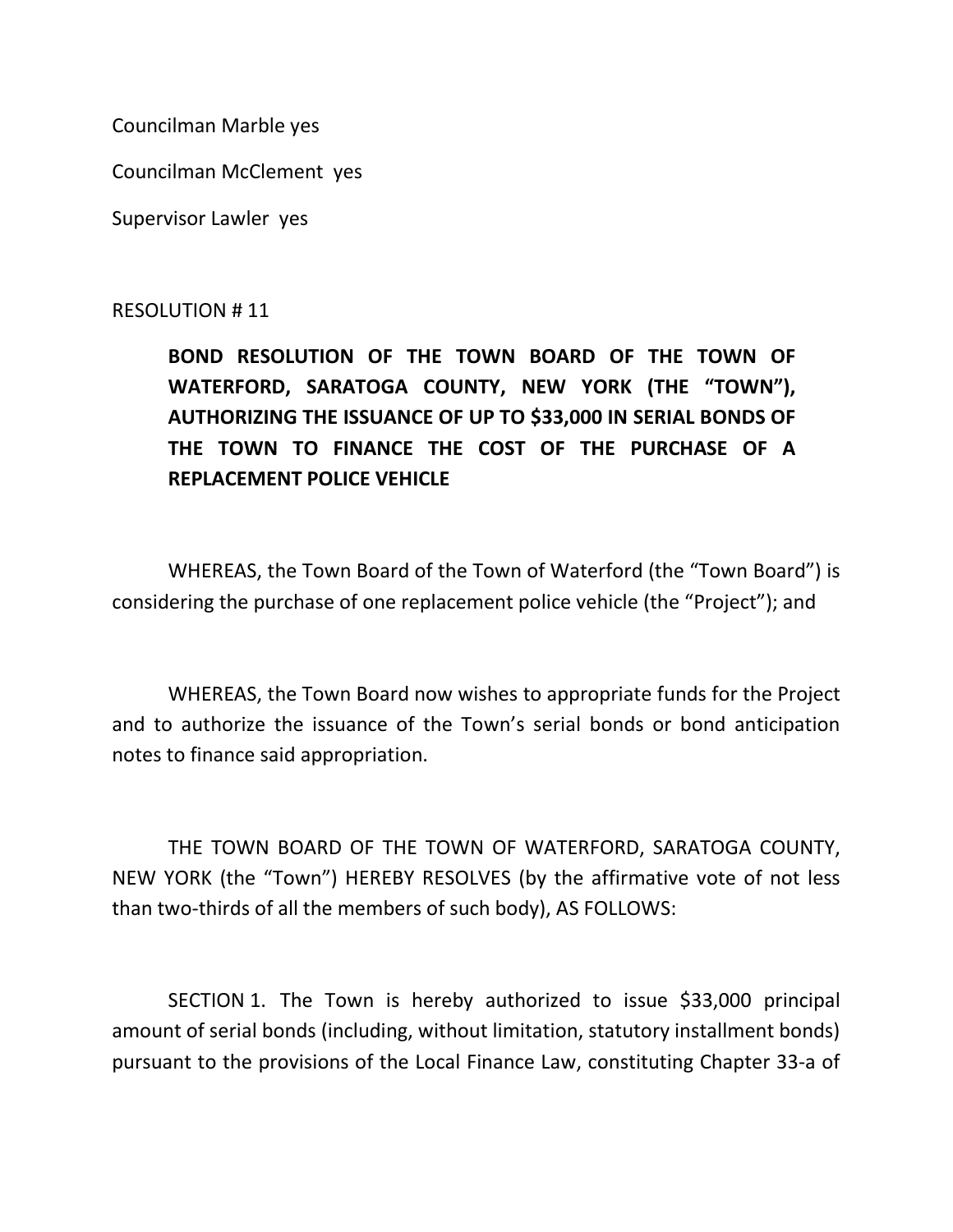the Consolidated Laws of the State of New York (the "Law") to finance the estimated cost of one replacement police vehicle.

SECTION 2. It is hereby determined that the maximum estimated cost of the aforementioned specific object or purpose is \$33,000, said amount is hereby appropriated therefore and the plan for the financing thereof shall consist of (i) the issuance of the \$33,000 in serial bonds of the Town authorized to be issued pursuant to Section 1 of this resolution, or bond anticipation notes issued in anticipation of such serial bonds, and (ii) the levy and collection of taxes on all the taxable real property in the Town to pay the principal of said bonds and the interest thereon as the same shall become due and payable.

SECTION 3. It is hereby determined that the period of probable usefulness of the aforementioned specific objects or purposes is three (3) years, pursuant to subdivision 77(first). of paragraph a. of Section 11.00 of the Law.

SECTION 4. The temporary use of available funds of the Town, not immediately required for the purpose or purposes for which the same were borrowed, raised or otherwise created, is hereby authorized pursuant to Section 165.10 of the Law, for the capital purposes described in Section 1 of this resolution. The Town shall reimburse such expenditures with the proceeds of the bonds or bond anticipation notes authorized by Section 1 of this resolution. This resolution shall constitute a declaration of official intent to reimburse the expenditures authorized by Section 1 hereof with the proceeds of the bonds and bond anticipation notes authorized herein, as required by United States Treasury Regulations Section 1.150-2.

SECTION 5. Each of the serial bonds authorized by this resolution and any bond anticipation notes issued in anticipation of said bonds shall contain the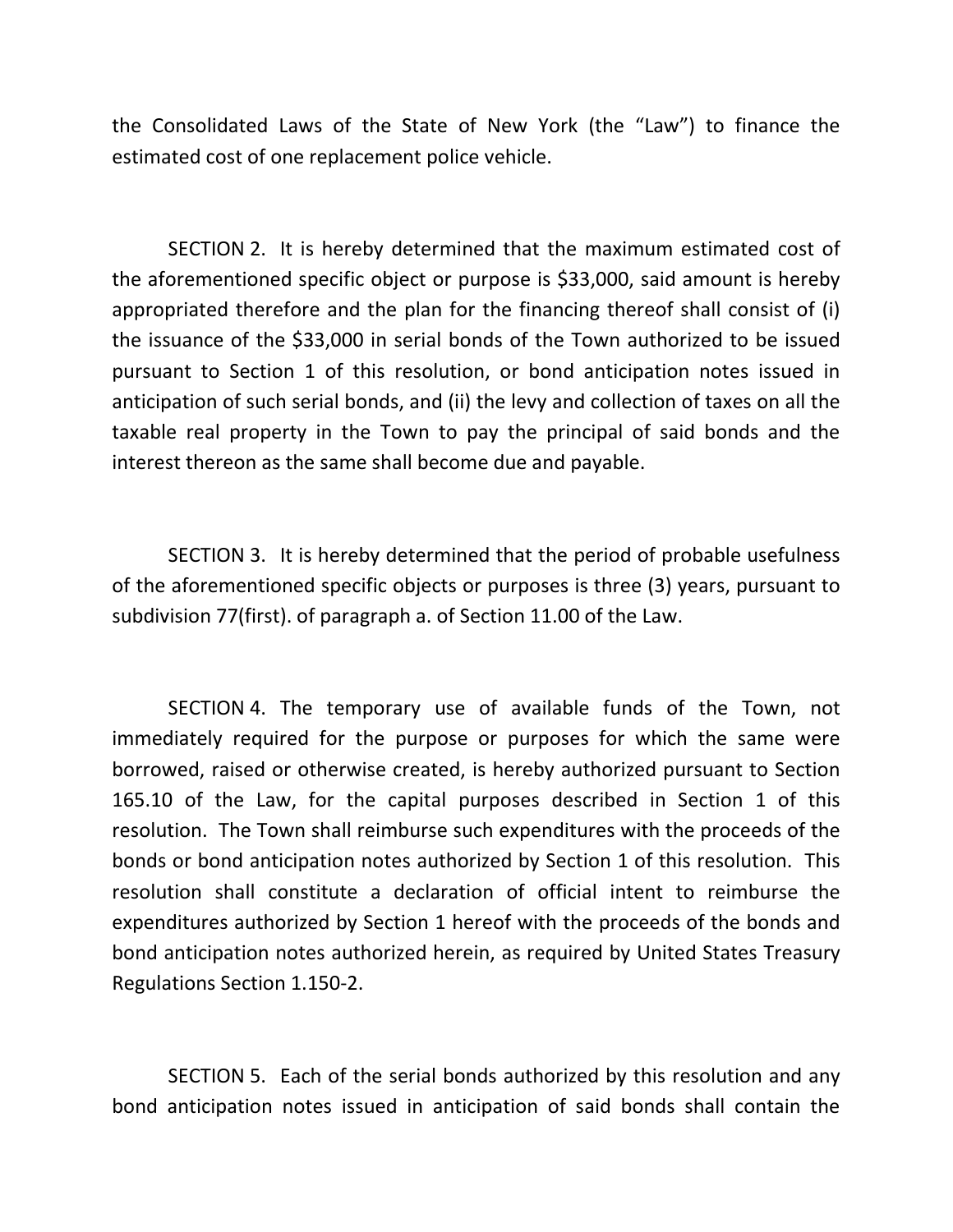recital of validity prescribed by Section 52.00 of the Law and said serial bonds and any bond anticipation notes issued in anticipation of said bonds shall be general obligations of the Town, payable as to both principal and interest by a general tax upon all the real property within the Town without legal or constitutional limitation as to rate or amount. The faith and credit of the Town are hereby irrevocably pledged to the punctual payment of the principal and interest on said serial bonds and bond anticipation notes and provisions shall be made annually in the budget of the Town by appropriation for (a) the amortization and redemption of the bonds and bond anticipation notes to mature in such year and (b) the payment of interest to be due and payable in such year.

SECTION 6. Subject to the provisions of this resolution and of the Law, pursuant to the provisions of Section 30.00 relative to the authorization of the issuance of bond anticipation notes or the renewals of said obligations and of Section 21.00, Section 50.00, Section 54.90, Sections 56.00 through 60.00 and Sections 62.10 and 63.00 of the Law, the powers and duties of the Town Board relative to authorizing serial bonds and bond anticipation notes and prescribing terms, form and contents as to the sale and issuance of bonds herein authorized, including without limitation the determination of whether to issue bonds having substantially level or declining debt service and all matters relating thereto, and of any bond anticipation notes issued in anticipation of said bonds, and the renewals of said bond anticipation notes, are hereby delegated to the Town Supervisor of the Town, the chief fiscal officer of the Town (the "Town Supervisor"). Further, pursuant to subdivision b. of Section 11.00 of the Law, in the event that bonds to be issued for the object or purpose authorized by this resolution are combined for sale, pursuant to subdivision c. of Section 57.00 of the Law, with bonds to be issued for one or more objects or purposes authorized by other resolutions of the Town, then the power of the Town Board to determine the "weighted average period of probable usefulness" (within the meaning of subdivision a. of Section 11.00 of the Law) for such combined objects or purposes is hereby delegated to the Town Supervisor, as the chief fiscal officer of the Town.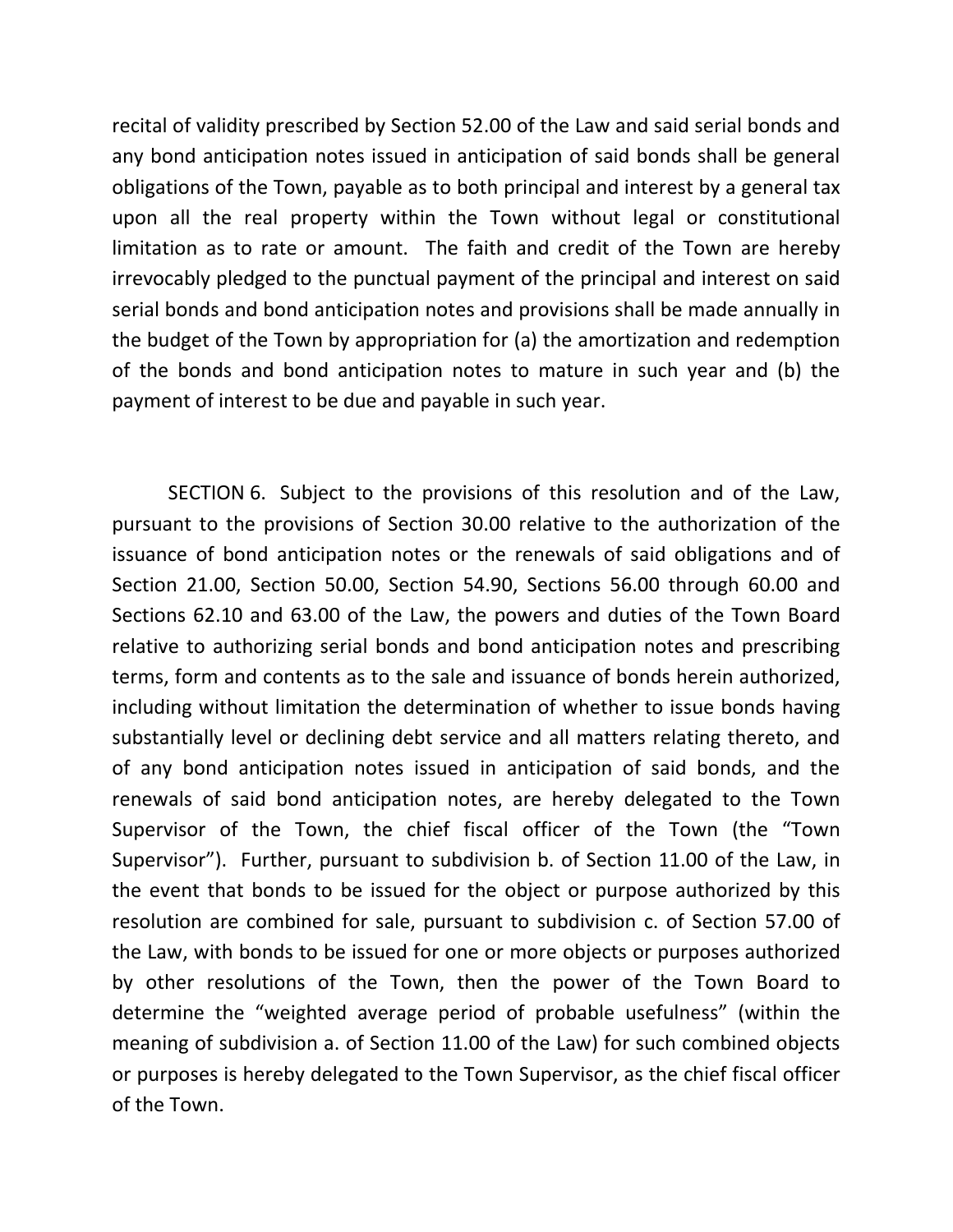SECTION 7. The Town Supervisor of the Town is hereby further authorized to take such actions and execute such documents as may be necessary to ensure the continued status of the interest on the bonds authorized by this resolution and any notes issued in anticipation thereof, as excludable from gross income for federal income tax purposes pursuant to Section 103 of the Internal Revenue Code of 1986, as amended (the "Code") and to designate the bonds authorized by this resolution and any notes issued in anticipating thereof, if applicable, as "qualified tax-exempt obligations" in accordance with Section 265(b)(3)(B)(i) of the Code.

SECTION 8. The intent of this resolution is to give the Town Supervisor sufficient authority to execute those applications, agreements and instruments, or to do any similar acts necessary to affect the issuance of the aforesaid serial bonds or bond anticipation notes without resorting to further action of this Town Board.

SECTION 9. The Town Board hereby determines that the Project constitutes a "Type II" action within the meaning of the State Environmental Quality Review Act and the regulations of the New York State Department of Environmental Conservation thereunder (collectively, "SEQRA") and that no further action under SEQRA with respect to the Project need be taken by the Town Board as a condition precedent to the adoption of this resolution.

SECTION 10. The validity of the bonds authorized by this resolution and of any bond anticipation notes issued in anticipation of said bonds may be contested only if: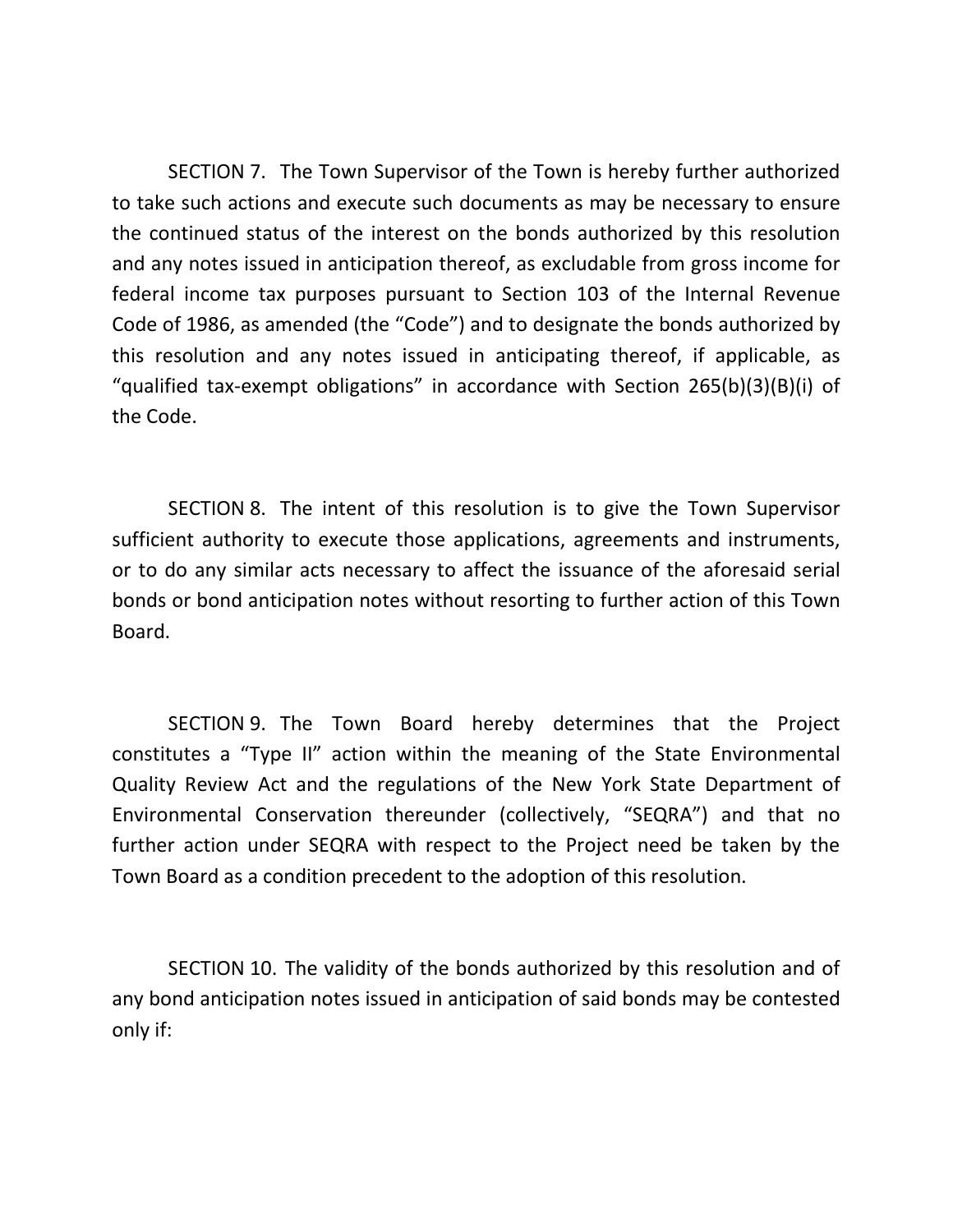(a) such obligations are authorized for an object or purpose for which the Town is not authorized to expend money; or

(b) the provisions of law which should be complied with at the date of the publication of such resolution are not substantially complied with,

and an action, suit or proceeding contesting such validity is commenced within twenty (20) days after the date of such publication; or

(c) such obligations are authorized in violation of the provisions of the Constitution.

SECTION 11. The Town Clerk is hereby authorized and directed to cause a copy of this resolution, or a summary thereof, to be published, together with a notice attached in substantially the form as prescribed in Section 81.00 of the Law, in the official newspaper(s) of the Town for such purpose.

SECTION 12. This resolution shall take effect immediately

The following vote was taken and recorded in the public or open session of said meeting:

Offered by Councilman Ball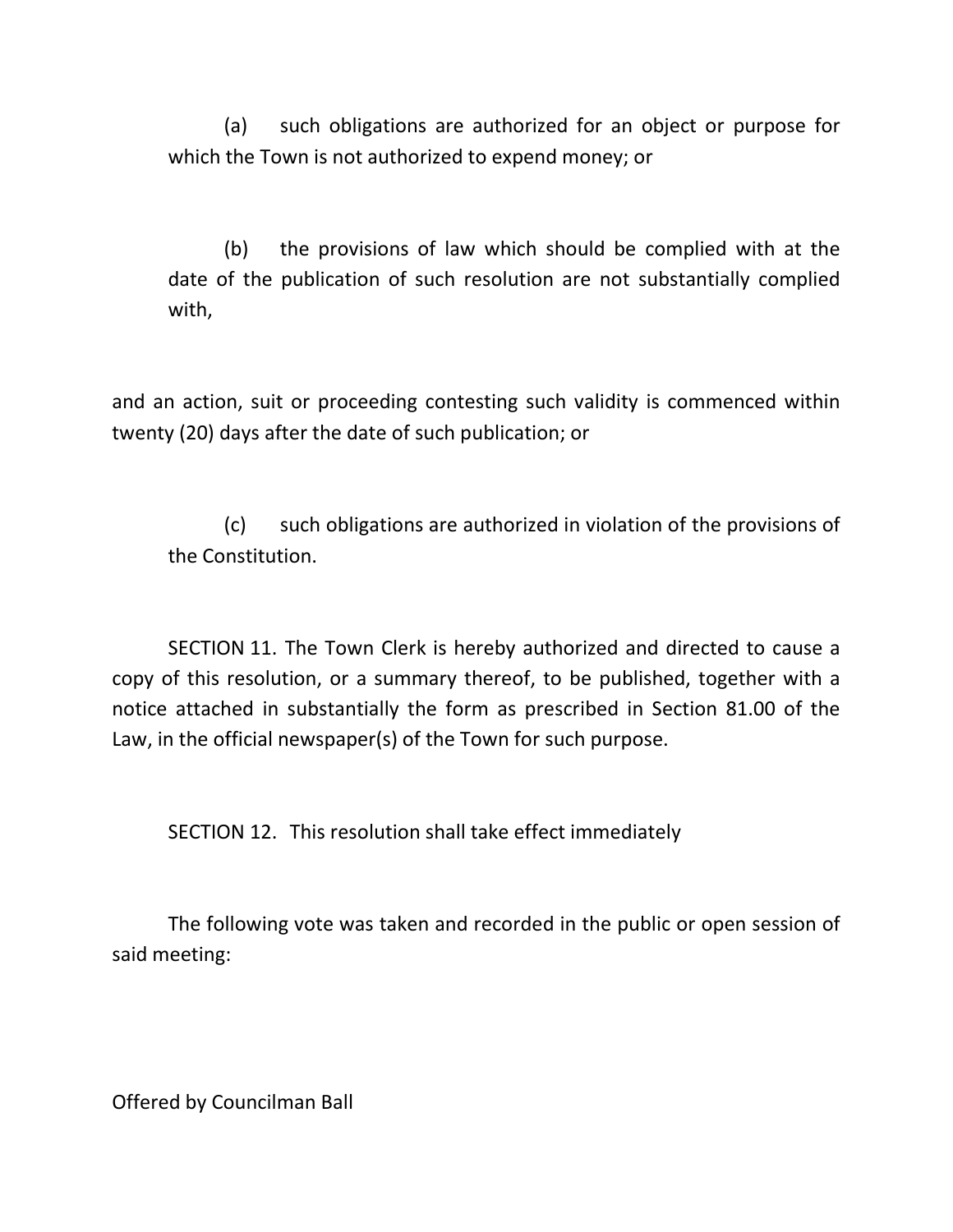Seconded by Councilman Marble

Councilman Ball yes

Councilman Boudreau yes

Councilman Marble yes

Councilman McClement yes

Supervisor Lawler yes

## RESOLUTION # 12

RESOLVED, that the Supervisor be and he is hereby authorized to sign a contract with BHHS Blake Realtors for the sale of Town Property located at 33-35 Third Street, Waterford, NY 12188.

Offered by Councilman McClement

Seconded by Councilman Marble

Councilman Ball yes

Councilman Boudreau yes

Councilman Marble yes

Councilman McClement yes

Supervisor Lawler yes

## RESOLUTION # 13

RESOLVED, that Greg Knorr and George Quick be and they are hereby authorized to attend the annual NACEOA conference in from March  $5<sup>th</sup>$  through March  $8<sup>th</sup>$ , 2018.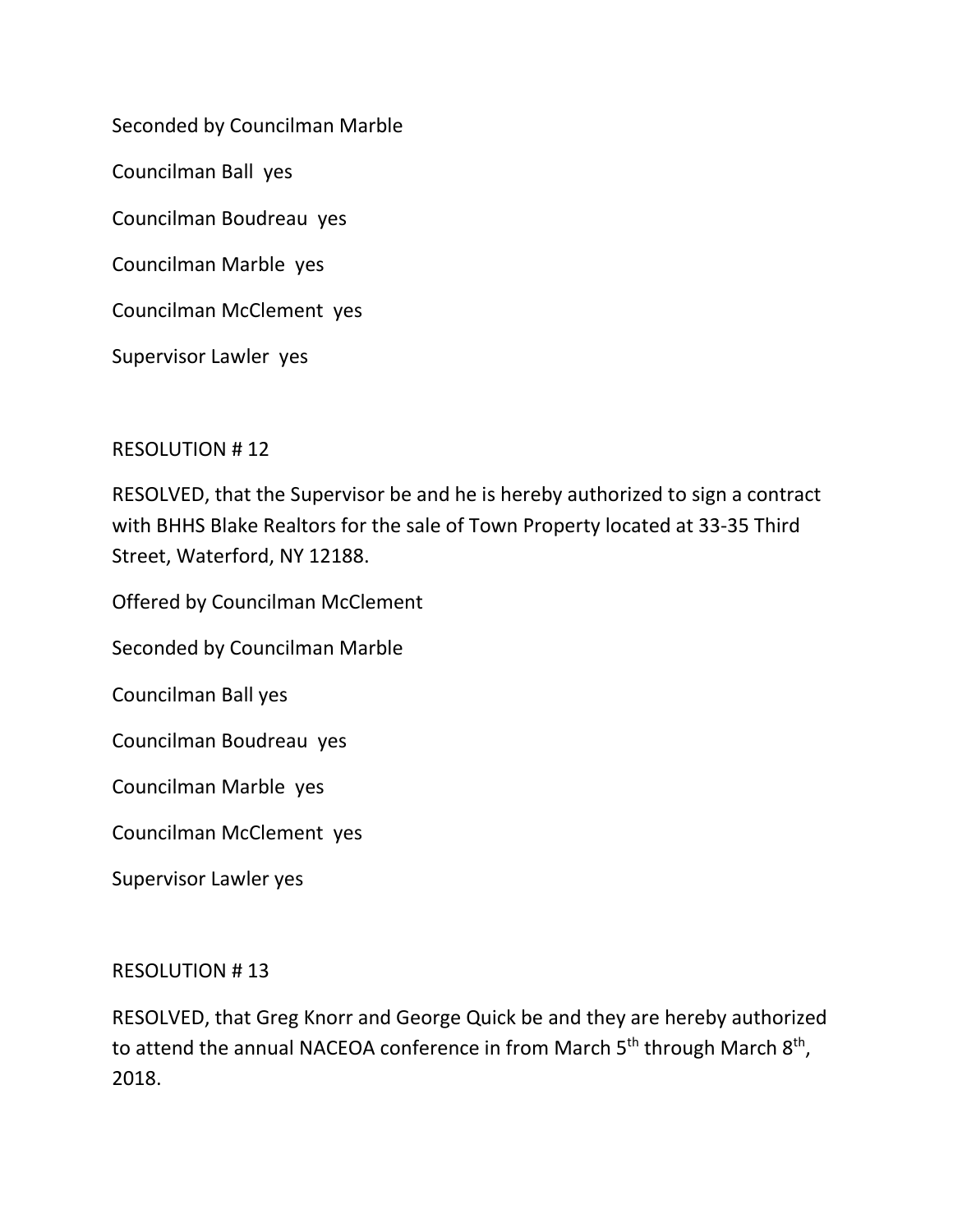Offered by Councilman Marble

Seconded by Councilman Boudreau

Councilman Ball yes

Councilman Boudreau yes

Councilman Marble yes

Councilman McClement yes

Supervisor Lawler yes

## RESOLUTION # 14

**WHEREAS,** the Town Code of the Town of Waterford Chapter 126 "Sewers," Article II. "Sewer Rents," provides for the establishment and imposition of sewer rents for and on behalf of Sewer District No. 1 of the Town of Waterford; and

**WHEREAS**, the Town Board desires to amend Chapter 126, Article II of the Town Code regarding the payment of sewer rents; and

**NOW THEREFORE, BE IT RESOLVED** that the Town Board hereby calls for a public hearing to be held on February 27, 2018 at 7:00 PM at Town Hall, 65 Broad Street, Waterford, New York, at which time the public may comment on the text of said amendment to Chapter 126, Article II of the Town Code.

Offered by Councilman Marble

Seconded by Councilman Boudreau

Councilman Ball yes

Councilman Boudreau yes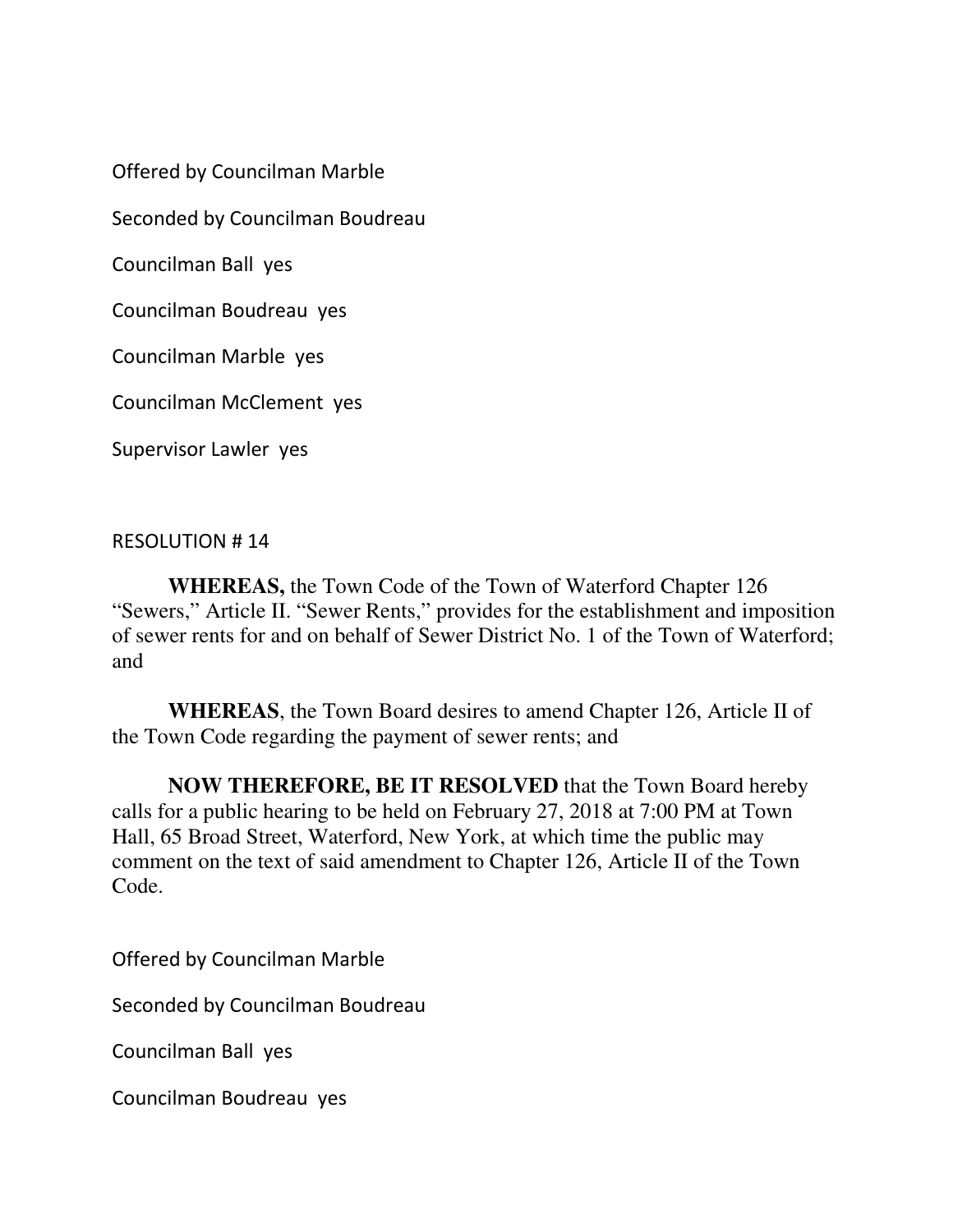Councilman Marble yes

Councilman McClement yes

Supervisor Lawler yes

R

**WHEREAS,** the Town of Waterford, in accordance with section 512 of the Real Property Tax Law of New York State, has established the second Tuesday in May as the day when any person who pays property taxes in the Town can grieve an assessment; and

**WHEREAS**, the Town Board desires to establish an alternate date for property tax paying persons to grieve their assessment, pursuant to subsection 1a of section 512 of the Real Property Tax Law; and

**NOW THEREFORE, BE IT RESOLVED** that the Town Board hereby calls for a public hearing to be held on February 27, 2018 at 7:00 PM at Town Hall, 65 Broad Street, Waterford, New York, at which time the public may comment on the text of said law establishing an alternate date for filing a grievance.

ESOLUTION # 15

Offered by Councilman Marble

Seconded by Councilman Boudreau

Councilman Ball yes

Councilman Boudreau yes

Councilman Marble yes

Councilman McClement yes

Supervisor Lawler yes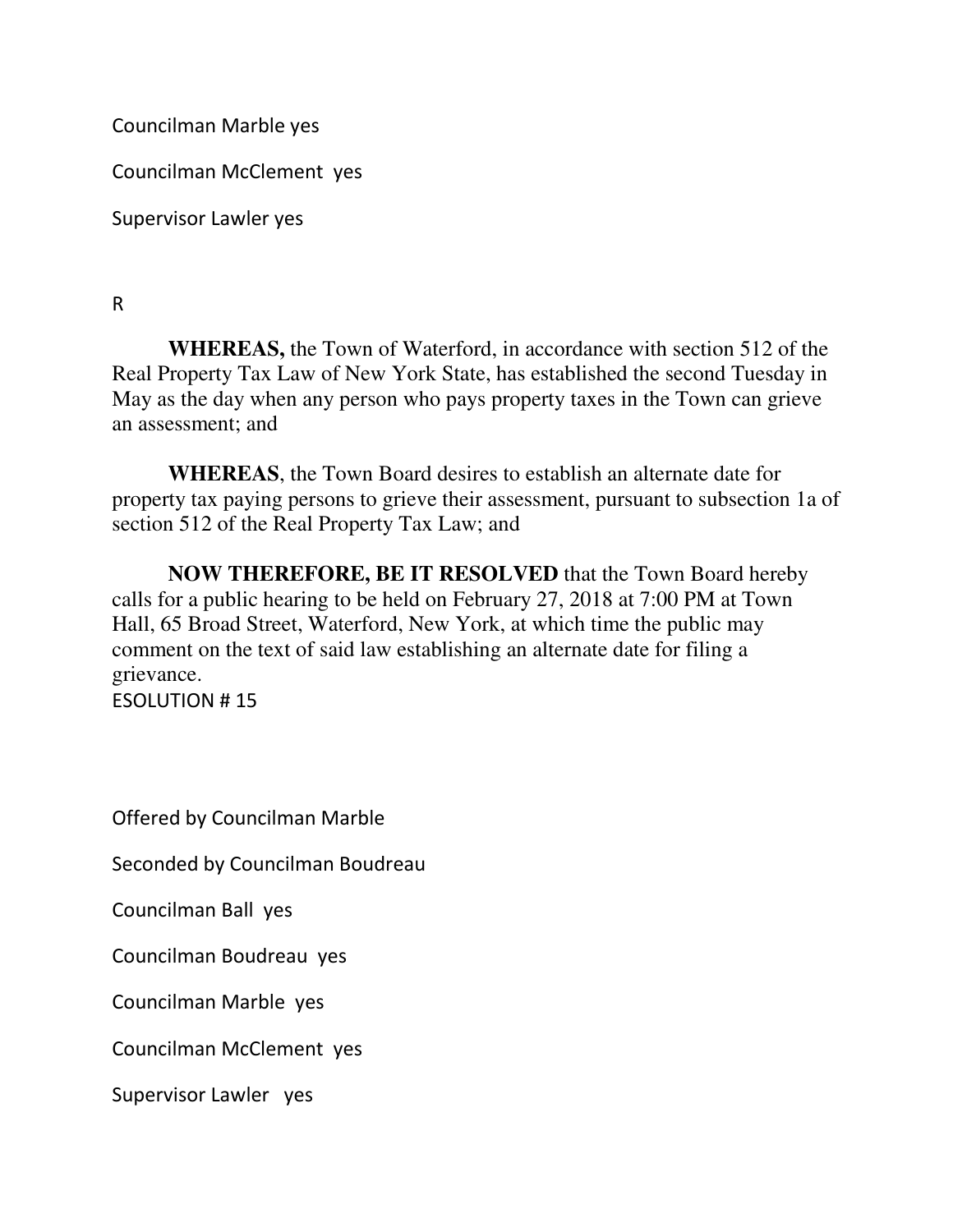## RESOLUTION # 16

RESOLVED, that the Town Board of the Town of Waterford is seeking sealed bids for lawn maintenance for the Town of Waterford cemetery as detailed in the accompanying bid package, and

WHEREAS sealed bids will be received at the Town Hall, 65 Broad Street, Waterford, NY at 2 P.M. on February 27, 2018,

NOW THEREFORE BE IT RESOLVED, that the Town Board hereby reserves the right to reject any and all bids, waive any irregularities in bidding and accept the bid best suited to the Town.

Offered by Councilman Boudreau

Seconded by Councilman Marble

Councilman Ball yes

Councilman Boudreau yes

Councilman Marble yes

Councilman McClement yes

Supervisor Lawler yes

## **Other Business**

## RESOLUTION #17

RESOLVED, that Christopher Callaghan is authorized to attend the Empire State Tourism Conference in Schenectady on April 23-25, 2018 at a fee of \$345.00.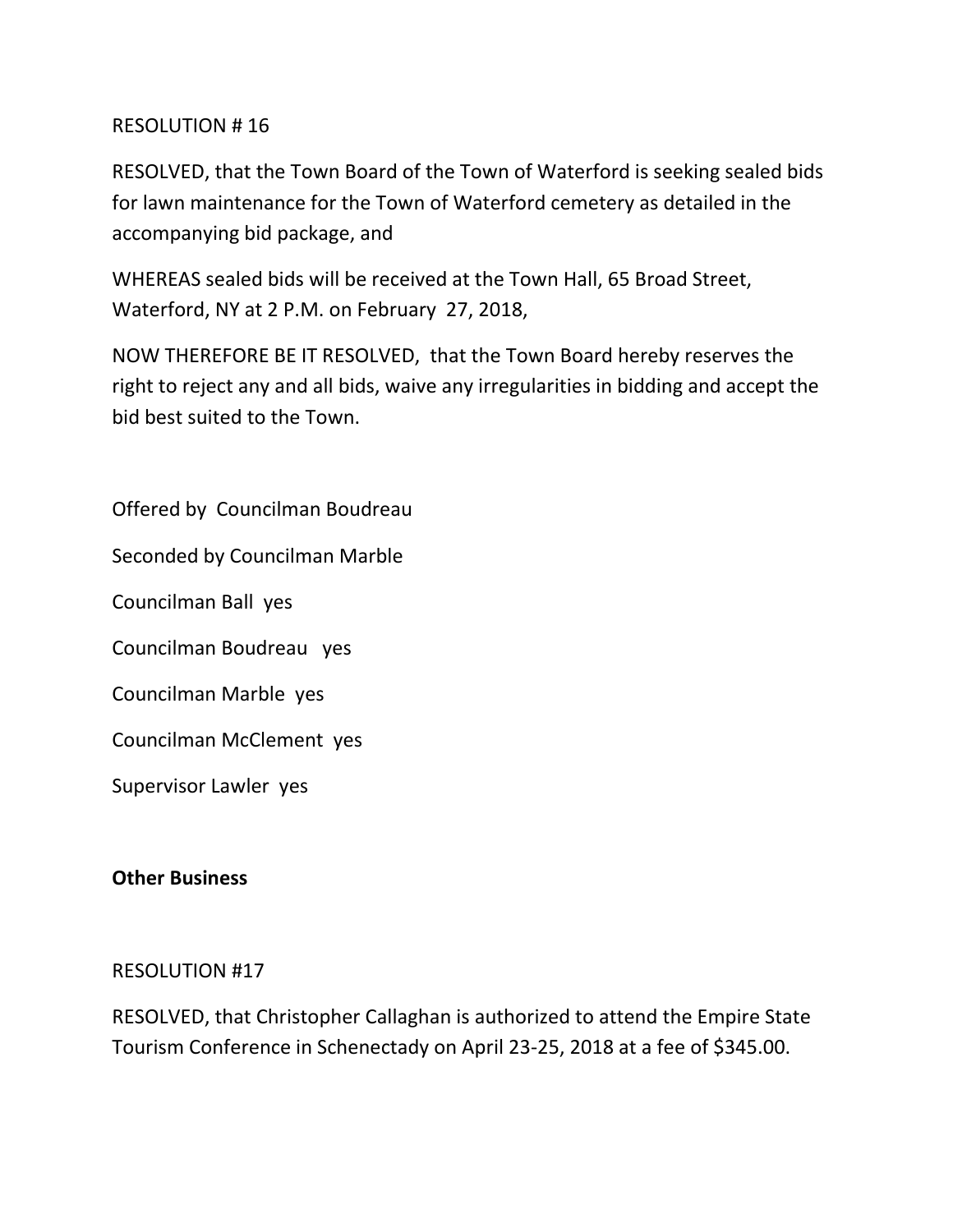Offered by Councilman Lawler

Seconded by Councilman McClement

Councilman Ball yes

Councilman Boudreau yes

Councilman Marble yes

Councilman McClement yes

Councilman Lawler yes

RESOLUTION #18

B e it resolved that the Town Board of the Town of Waterford hereby authorizes the Town Supervisor to execute the Labor/Management Agreement by and between Waterford Police Union Local 3749New York State Law Enforcement Officers Union, Council 82, American Federation of State, County, and Municipal Employees, AFL-CIO and the Town of Waterford for the period January 1, 2018- December 31, 2020.

Offered by Councilman Ball

Seconded by Councilman Boudreau

Councilman Ball yes

Councilman Boudreau yes

Councilman Marble yes